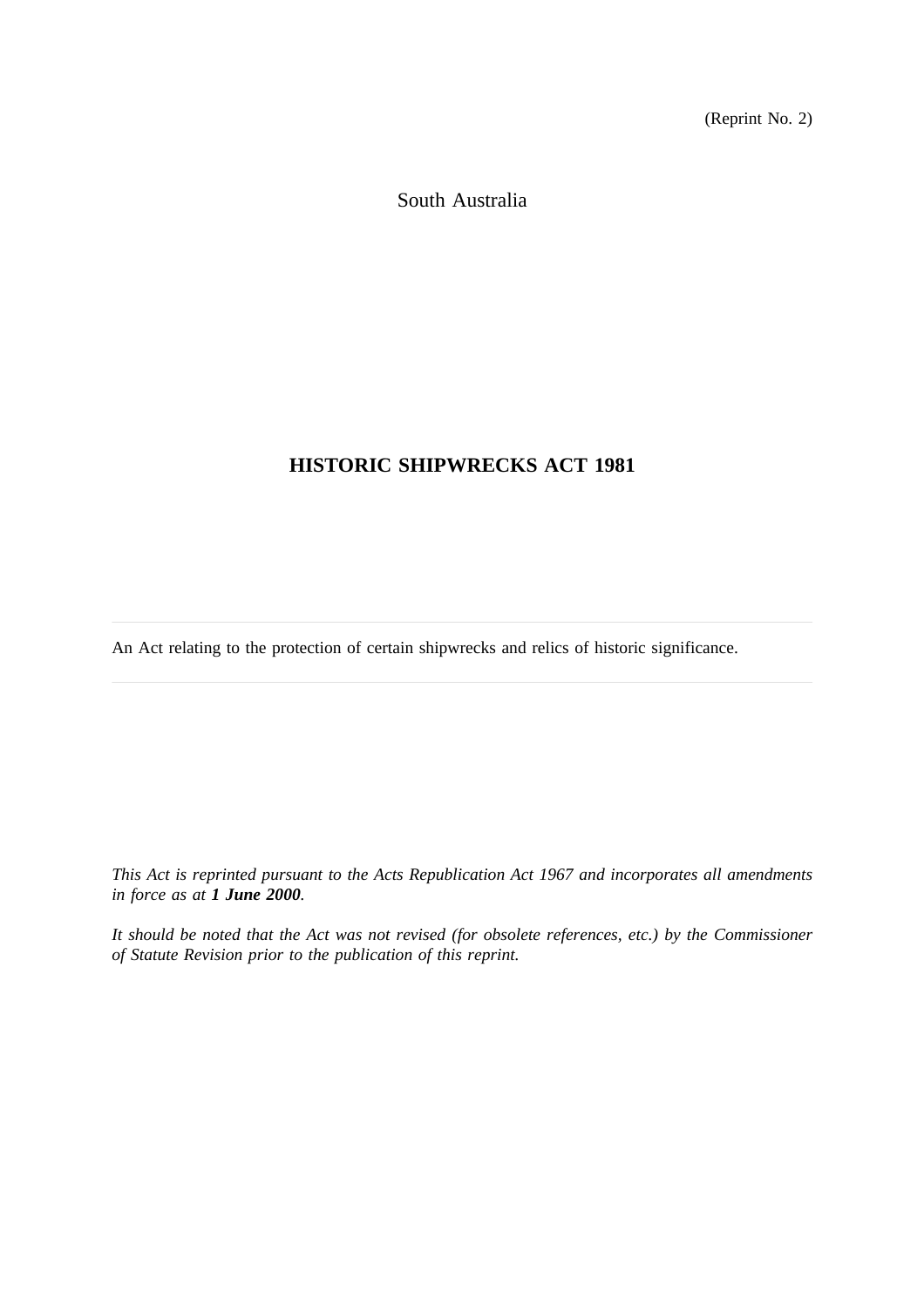# **HISTORIC SHIPWRECKS ACT 1981**

being

Historic Shipwrecks Act 1981 No. 76 of 1981 [Assented to 19 November 1981]<sup>1</sup>

as amended by

Historic Shipwrecks Act Amendment Act 1983 No. 81 of 1983 [Assented to 24 November 1983] **District Court (Administrative and Disciplinary Division) Amendment Act 2000 No. 4 of 2000 [Assented to 20 April 2000]2**

- <sup>1</sup> Came into operation 3 December 1981: *Gaz*. 3 December 1981, p. 2206.<br>**1** Schedule 1 (cl. 18) came into operation 1 June 2000: *Gaz*. 18 May 20
- **<sup>2</sup> Schedule 1 (cl. 18) came into operation 1 June 2000:** *Gaz***. 18 May 2000, p. 2554.**

N.B. The amendments effected to this Act by the *River Murray Act 2003* have not been brought into operation.

#### *NOTE:*

- *Asterisks indicate repeal or deletion of text.*
- *Entries appearing in bold type indicate the amendments incorporated since the last reprint.*
- *For the legislative history of the Act see Appendix.*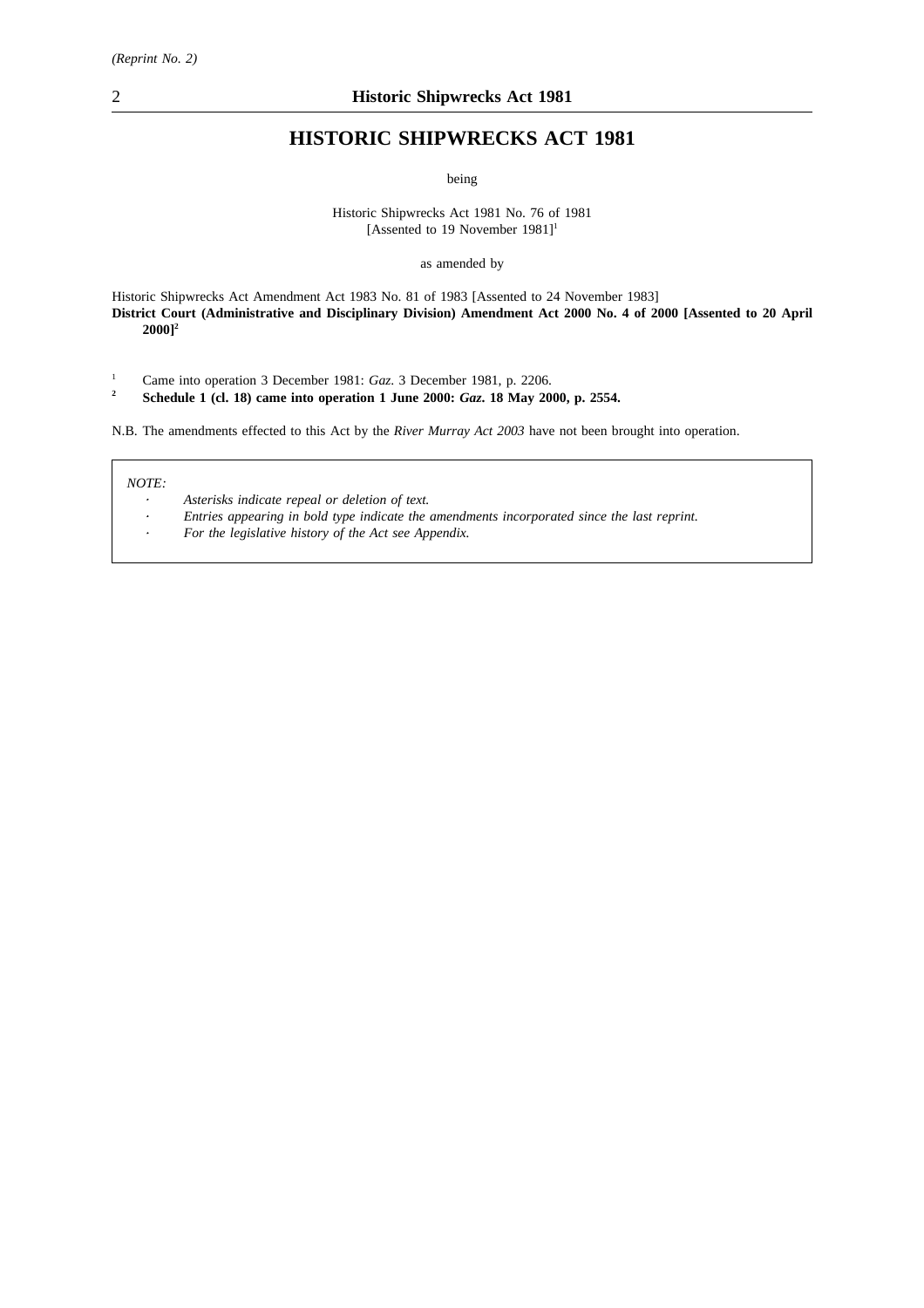## **SUMMARY OF PROVISIONS**

#### **PART 1 PRELIMINARY**

- 1. Short title<br>2. Commenc
- 2. Commencement
- 3. Interpretation
- 4. Act to bind Crown

#### **PART 2**

## **PROTECTION OF HISTORIC SHIPWRECKS AND RELICS**

- 5. Certain shipwrecks and relics may be declared to be historic
- 6. Provisional declaration that shipwrecks and relics are historic
- 7. Protected zones
- 8. Further publication of notices
- 9. Notice of location of historic shipwrecks and relics<br>10. Power of Minister to ascertain location of historic s
- Power of Minister to ascertain location of historic shipwrecks and relics
- 11. Power of Minister to give directions in relation to custody of historic shipwrecks and relics 12.
- Register of Historic Shipwrecks
- 13. Prohibition of certain action in relation to historic shipwrecks and relics
- 14. Regulations may prohibit certain activities in protected zone
- 15. Permits for exploration or recovery of shipwrecks and relics
- 16. Defences<br>17. Discovery
- 17. Discovery of shipwrecks and relics to be notified 18.
- **Rewards**

# **PART 3**

#### **MISCELLANEOUS**

- 19. Arrangements for Commonwealth authorities to perform functions in relation to historic shipwrecks and relics
- 20. Power of Minister to vest property in historic shipwrecks and relics in the Crown
- 21. Appointment of inspectors
- 
- 22. Powers of inspectors<br>23. Arrest without warra Arrest without warrant
- 24. Seizure and forfeiture
- 25. Prosecution of offences
- 26. Certificate by Minister to be evidence
- 27. Delegation
- 28. Notices
- 29. Regulations

#### **APPENDIX LEGISLATIVE HISTORY**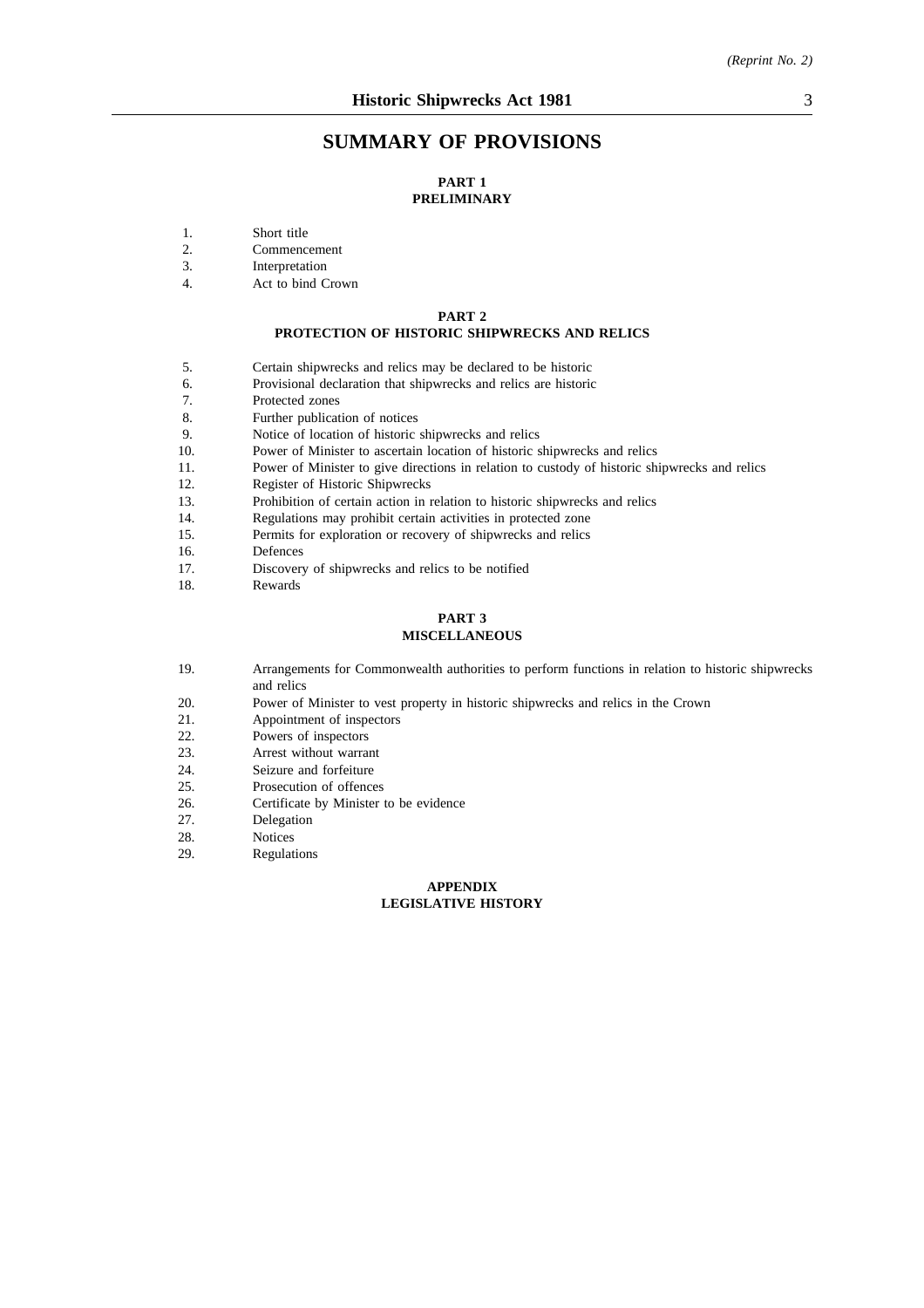## **The Parliament of South Australia enacts as follows:**

# **PART 1 PRELIMINARY**

#### **Short title**

**1.** This Act may be cited as the *Historic Shipwrecks Act 1981*.

#### **Commencement**

**2.** This Act shall come into operation on a day to be fixed by proclamation.

### **Interpretation**

**3.** (1) In this Act, unless the contrary intention appears—

"**the Commonwealth Act**" means the *Historic Shipwrecks Act 1976* of the Commonwealth;

"**historic relic**" means—

- *(a)* an article to which a notice in force under section 5(2) applies;
- *(b)* an article to which a notice in force under section 6(2) applies;

### "**historic shipwreck**" means—

- *(a)* the remains of a ship to which a notice in force under section 5(1) applies; or
- *(b)* an article or articles to which a notice in force under section 6(1) applies;

"**inspector**" means a person appointed as an inspector under section 21 or a member of the Police Force;

"**protected zone**" means a protected zone constituted under and by virtue of section 7;

"**Register**" means the Register of Historic Shipwrecks kept under section 12;

"**ship**" includes any vessel used in navigation by water;

#### "**territorial waters of the State**" means—

- *(a)* waters within the limits of the State; or
- *(b)* waters adjacent to the State being waters to which the Commonwealth Act does not apply.

(2) A reference in this Act to the remains of a ship, or to an article or articles being situated in, or having been removed from, any waters includes a reference to the remains of a ship or to an article or articles—

*(a)* being situated in or forming part of, or having been removed from, as the case may be, the surface or subsoil of land submerged by those waters; or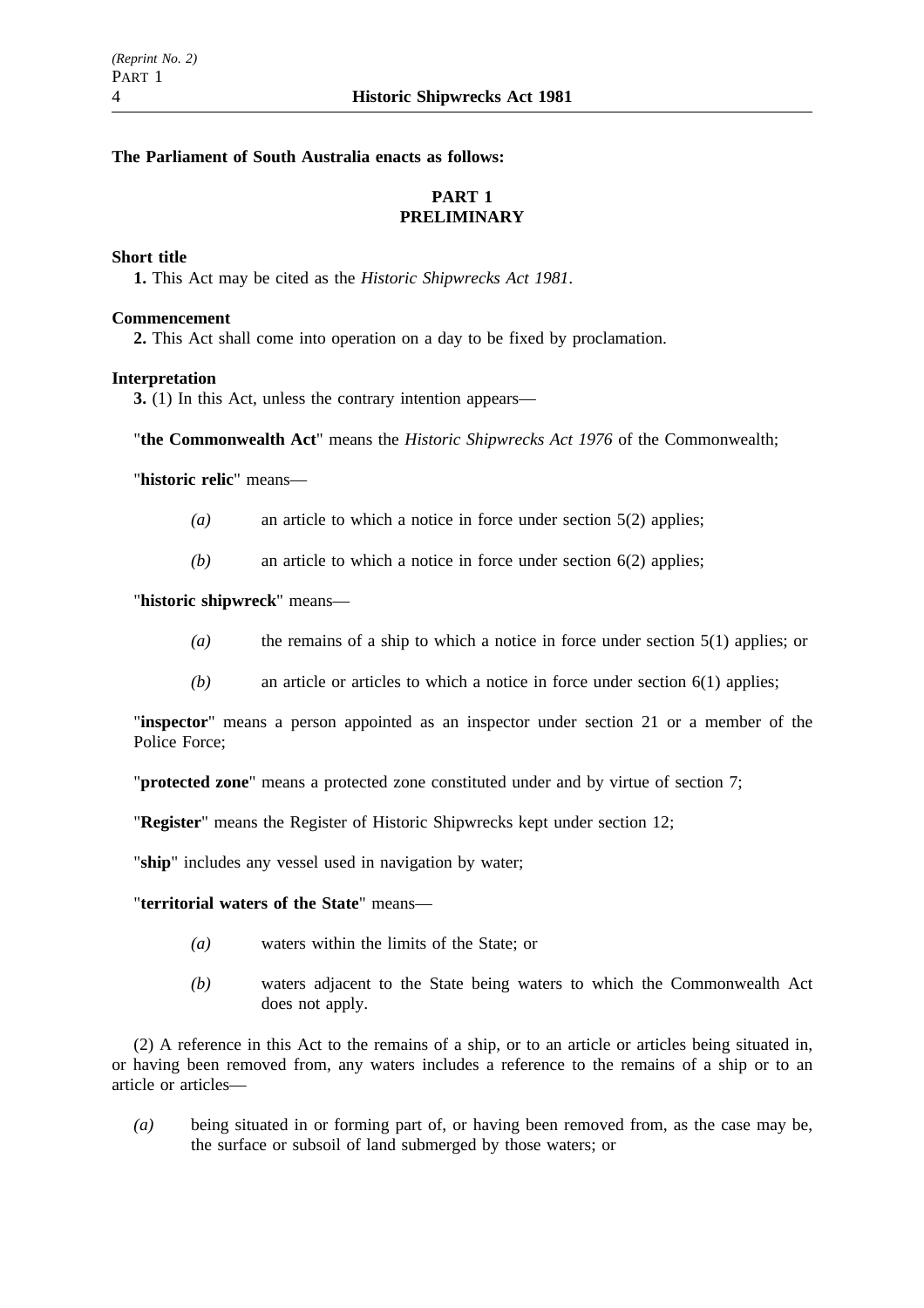*(b)* being situated on or forming part of, or having been removed from, as the case may be, a reef in those waters.

(3) A thing shall not be taken not to be an article for the purposes of this Act by reason that it is attached to the remains of a ship, to a reef or, to the subsoil of submerged land.

(4) A reference in this Act to an article associated with a ship shall be construed as a reference to an article that appears to have formed part of, to have been installed or carried on, or to have been constructed or used by a person associated with, a ship.

# **Act to bind Crown**

**4.** This Act binds the Crown.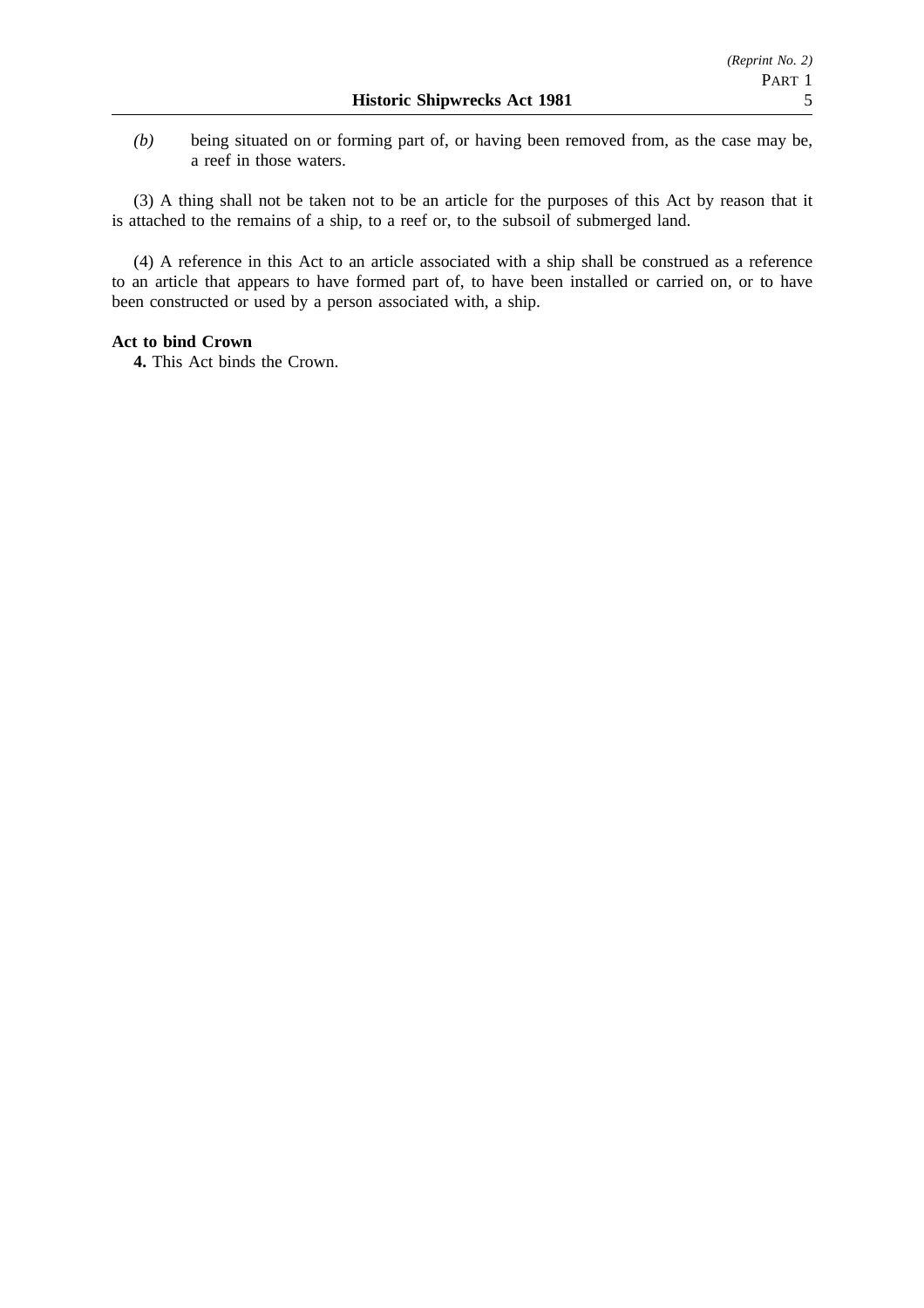#### **PART 2**

#### **PROTECTION OF HISTORIC SHIPWRECKS AND RELICS**

#### **Certain shipwrecks and relics may be declared to be historic**

**5.** (1) Where the Minister is of the opinion that the remains of a ship that are situated in territorial waters of the State are of historic significance, he may, by notice published in the *Gazette*, declare those remains to be a historic shipwreck.

(2) Where the Minister is of the opinion that a particular article that was, or particular articles that were, associated with a ship, or all articles that were associated with a particular ship, being an article that is, or articles that are, situated in territorial waters of the State, is or are of historic significance, he may, by notice published in the *Gazette*, declare the article or articles to be a historic relic or historic relics.

(3) The Minister may make a declaration under subsection (1) or (2) in relation to any part of the remains of a ship that has, or in relation to any article or articles that has or have, been removed from territorial waters of the State in like manner as he may make a declaration under that subsection in relation to the remains of a ship, or in relation to an article or articles, situated in those waters.

- (4) Where—
- *(a)* a declaration has been made under this section in relation to the remains of a ship or an article that were or was situated in any waters; and
- *(b)* after the making of the declaration any part of those remains or that article is removed from those waters,

the declaration continues to apply, subject to any amendment or revocation of the declaration, in relation to that part of those remains or in relation to that article notwithstanding its removal from those waters.

#### **Provisional declaration that shipwrecks and relics are historic**

**6.** (1) Where it appears to the Minister that an article or articles appearing to be the remains of a ship that is or are situated in territorial waters of the State may be of historic significance, he may, by notice published in the *Gazette*, provisionally declare the article or articles to be a historic shipwreck.

(2) Where it appears to the Minister that a particular article that is, or particular articles that are, situated in territorial waters of the State—

- *(a)* may have been associated with a ship; and
- *(b)* may be of historic significance,

he may, by notice published in the *Gazette*, provisionally declare the article or articles to be a historic relic or historic relics.

(3) The Minister may make a declaration under subsection (1) or (2) in relation to any article that has, or articles that have, been removed from territorial waters of the State in like manner as he may make a declaration under that subsection in relation to an article or articles situated in those waters.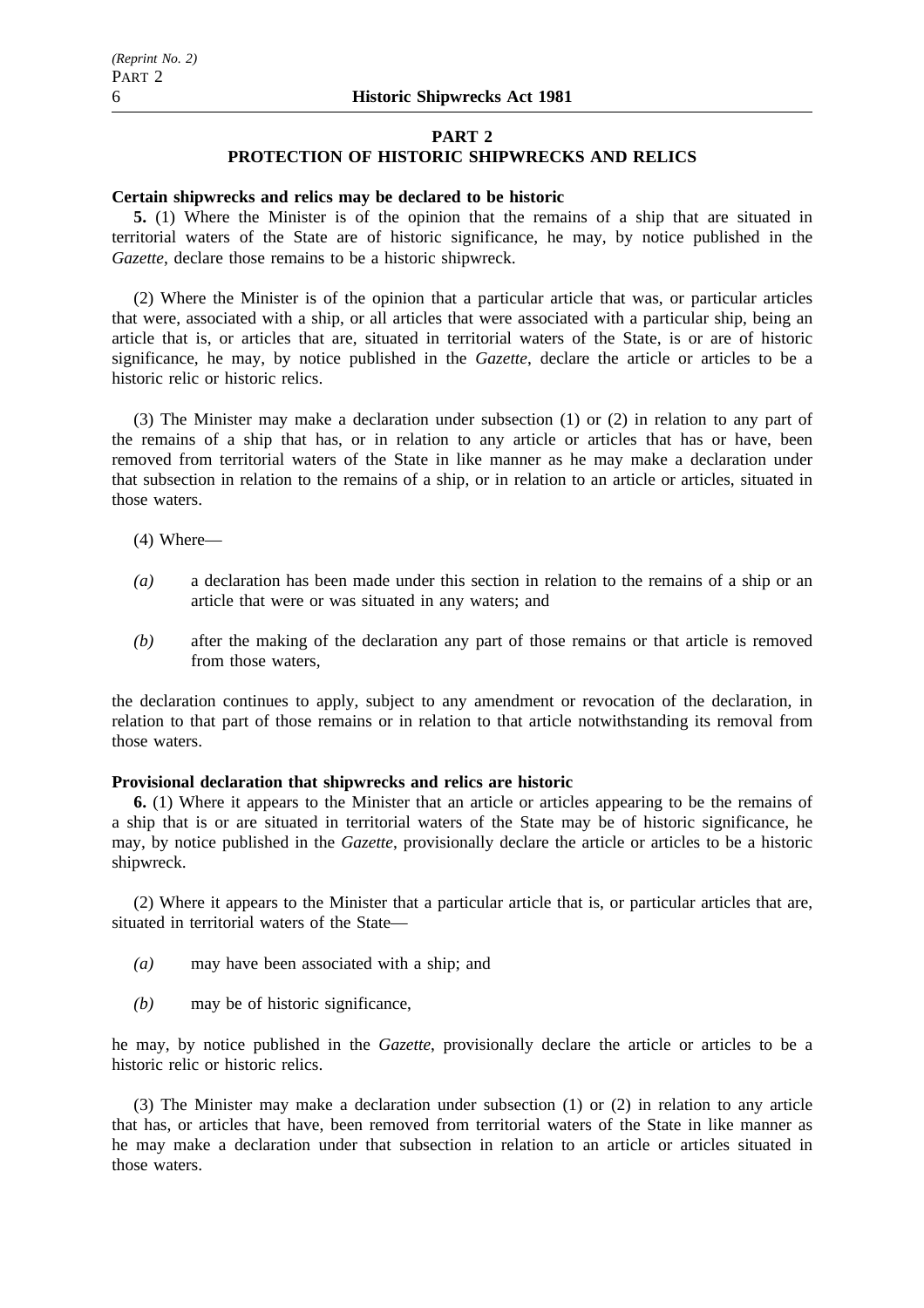(4) Where—

- *(a)* a declaration has been made under this section in relation to an article that was situated in any waters; and
- *(b)* after the making of the declaration that article is removed from those waters,

the declaration continues to apply in relation to that article notwithstanding its removal from those waters.

(5) A notice under this section remains in force, unless sooner revoked, until the expiration of twelve months from the date of publication of the notice in the *Gazette*, but the revocation or expiration of a notice under this section does not prevent the publication in the *Gazette* of a further notice under this section in relation to an article or articles to which the revoked or expired notice applied.

### **Protected zones**

**7.** (1) The Minister may, by notice published in the *Gazette*, declare an area (not exceeding 100 hectares) consisting of water or partly of water and partly of land within which a historic shipwreck is, or a historic relic is or historic relics are, situated to be a protected zone.

(2) Where a notice declaring an area to be a protected zone is in force under subsection (1), the protected zone shall be taken to include the airspace above that area and, to the extent to which that area consists of the surface of water, to include the waters beneath that area and the surface and subsoil of the land submerged by those waters.

(3) Where a notice under section 5 or 6 in relation to the remains of a ship or in relation to an article or articles is revoked or otherwise ceases to be in force, any notice under this section in relation to the remains or in relation to the article or articles ceases to be in force but this subsection does not prevent the publication in the *Gazette* of a further notice under this section in relation to the remains or in relation to the article or articles if a further notice is published in the *Gazette* under section 5 or 6 in relation to the remains or in relation to the article or articles.

#### **Further publication of notices**

**8.** Where a notice under section 5, 6 or 7 is published in the *Gazette*, the Minister may cause a copy of the notice to be published in such newspapers, periodicals or other publications as he thinks appropriate.

#### **Notice of location of historic shipwrecks and relics**

**9.** (1) Where—

- *(a)* a person has possession, custody or control of an article; and
- *(b)* a notice applying in respect of the article is published in the *Gazette* under section 5 or 6,

the person shall, within thirty days after the date of publication of the notice in the *Gazette*, give the prescribed notice to the Minister in relation to the article.

Penalty: One thousand dollars.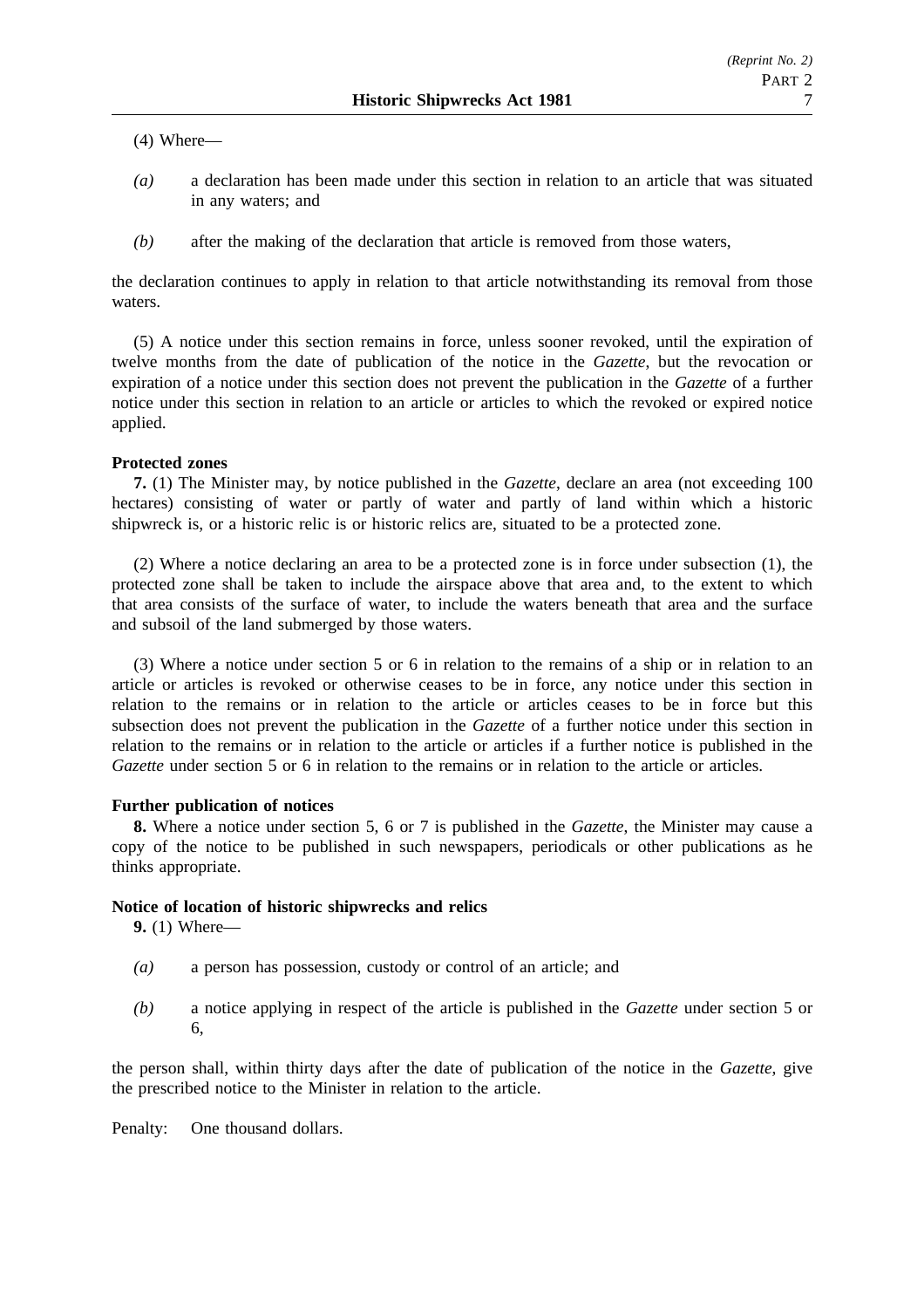(2) Where an article in respect of which a notice published in the *Gazette* under section 5 or 6 applies comes into the possession, custody or control of a person, the person shall, within thirty days after the day on which the article comes into his possession, custody or control, give the prescribed notice to the Minister in relation to the article.

Penalty: One thousand dollars.

(3) It is a defence to a prosecution of a person for an offence against subsection (1) or (2) in relation to an article in respect of which a notice was published in the *Gazette* under section 5 or 6 if the person proves that he did not know, and had no reasonable grounds for believing, that the article was an article to which the notice related.

(4) For the purposes of this section, the prescribed notice in relation to an article means a notice in writing describing the article and stating where the article is situated.

### **Power of Minister to ascertain location of historic shipwrecks and relics**

**10.** (1) Where it appears to the Minister that—

- *(a)* a person may have, or may have had, possession, custody or control of an article; and
- *(b)* the article is or may be, or is or may be a part of, a historic shipwreck or is or may be a historic relic,

the Minister may, by notice in writing to the person, require the person, within the time specified in the notice—

- *(c)* to inform the Minister whether the person has, or has had, possession, custody or control of the article; and
- *(d)* if the person has ceased to have possession, custody or control of the article, to give the Minister particulars of the circumstances in which the person ceased to have possession, custody or control of the article; and
- *(e)* if the person has transferred possession, custody or control of the article to another person, to give the Minister the name and address of the person to whom possession, custody or control of the article was transferred.

(2) A person to whom a notice is given by the Minister under subsection (1) shall not—

- *(a)* refuse or fail to comply with the notice to the extent that the person is capable of complying with it; or
- *(b)* in purported compliance with the notice, knowingly furnish information that is false or misleading.

Penalty: One thousand dollars.

(3) A person is not excused from furnishing information in pursuance of this section on the ground that the information may tend to incriminate the person but the information furnished is not admissible in evidence against the person except in proceedings for an offence against this section.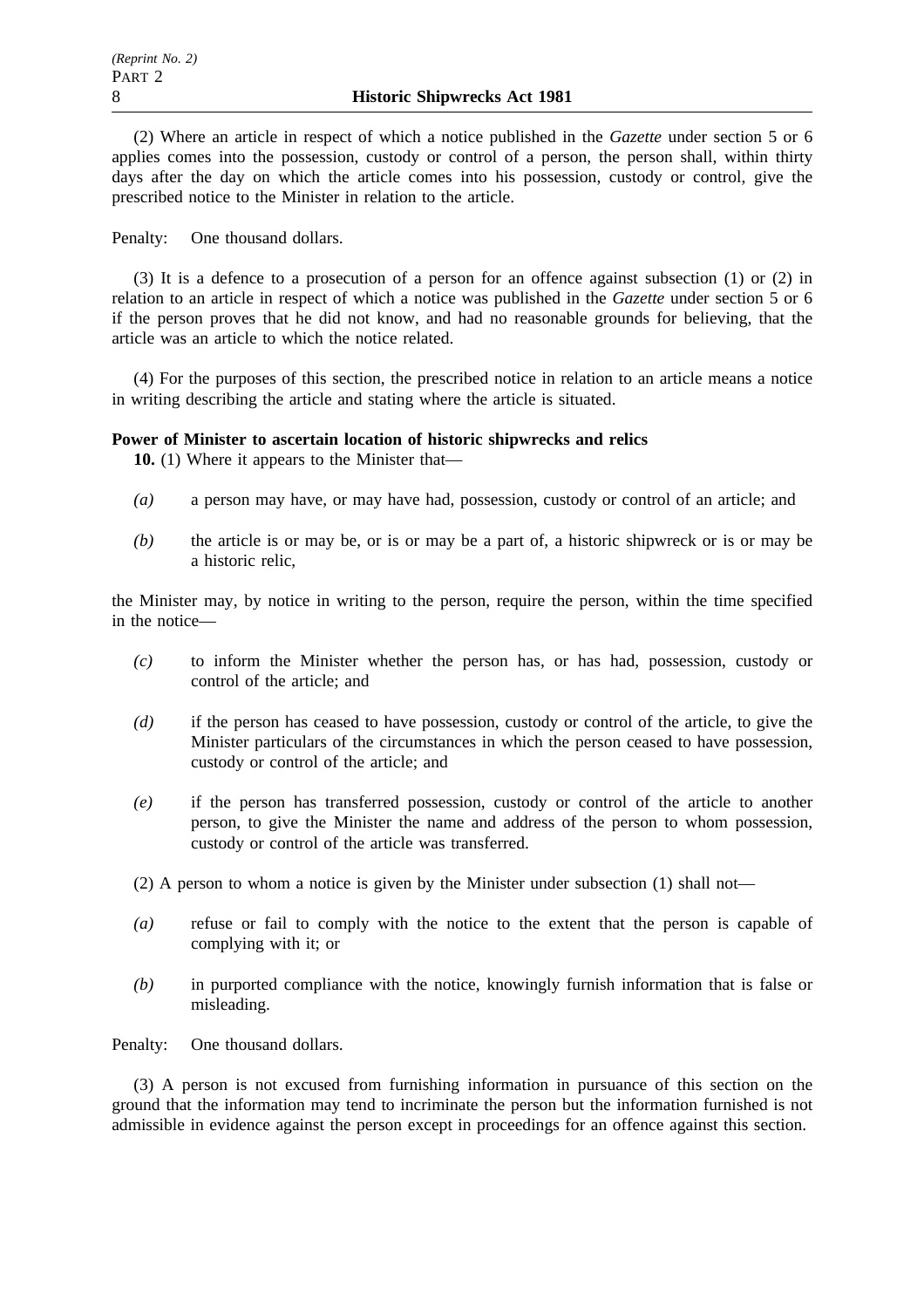#### **Power of Minister to give directions in relation to custody of historic shipwrecks and relics**

**11.** (1) Where a person has possession, custody or control of an article, being, or being a part of, a historic shipwreck or being a historic relic, the Minister may, for the purpose of—

- *(a)* the preservation of the article; or
- *(b)* the exhibition of, or the provision of access to, the article,

by notice in writing, require the person to take such action in relation to the article as is specified in the notice.

(2) The action that a person may be required to take in relation to an article by a notice under subsection (1) includes but is not limited to—

- *(a)* keeping the article in a particular manner or place; and
- *(b)* removing the article to a particular place within a particular time; and
- *(c)* doing a particular act in relation to the article within a particular time, being an act designed to assist in the preservation of the article; and
- *(d)* delivering the article into the custody of a particular person within a particular time.

(3) Where the Minister gives a notice to a person under subsection (1) requiring the person to take action in relation to an article other than action referred to in subsection (2)*(d)*, he shall in the notice inform the person that the person may, in lieu of taking that action, deliver the article within a specified time into the custody of a person specified in the notice.

(4) A person to whom a notice is given by the Minister under subsection (1) shall comply with the notice.

Penalty: Two thousand dollars or imprisonment for two years, or both.

(5) A civil action does not lie against a person in respect of any action taken by him in pursuance of a notice given to him by the Minister under subsection (1).

(6) A person to whom a notice is given under subsection (1) may, within one month after the date of the notice, appeal to the Administrative and Disciplinary Division of the District Court against the decision to give the notice.

\*\*\*\*\*\*\*\*\*\*

(8) A person to whom a notice is given under subsection (1) may recover, as a debt due to him from the Crown, reasonable costs incurred by him in carrying out the requirements of the notice.

#### **Register of Historic Shipwrecks**

**12.** (1) The Minister shall cause to be kept a register to be known as the Register of Historic Shipwrecks.

(2) The Minister shall cause to be entered in the Register particulars of notices in force under section 5, 6 or 7.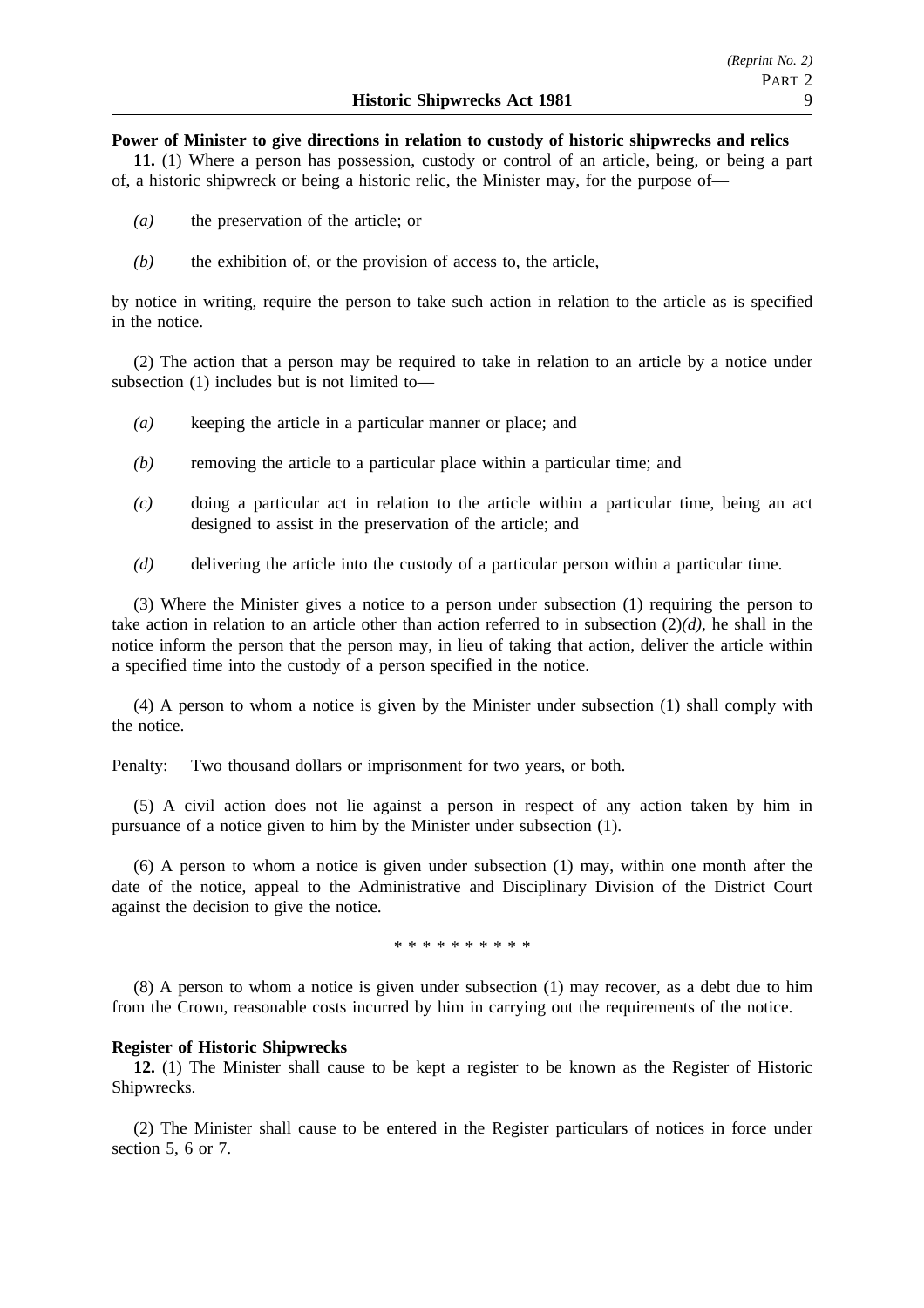(3) A person may inspect the Register and, on payment of the prescribed fee, is entitled to be furnished with a copy of, or of any part of, the Register.

## **Prohibition of certain action in relation to historic shipwrecks and relics**

**13.** (1) Except in accordance with a permit, a person shall not—

- *(a)* damage or destroy a historic shipwreck or a historic relic; or
- *(b)* interfere with a historic shipwreck or a historic relic; or
- *(c)* dispose of a historic shipwreck or a historic relic; or
- *(d)* remove a historic shipwreck or a historic relic from the territorial waters of the State.

(2) A reference in subsection (1) to the removal of a historic shipwreck or a historic relic from the territorial waters of the State includes a reference to the removal of a historic shipwreck or a historic relic from the surface or subsoil of land submerged by those waters or from a reef in those waters.

(3) A person who contravenes this section is guilty of an offence and is punishable, on conviction, by a fine not exceeding five thousand dollars, or imprisonment for a period not exceeding five years or both.

(4) In this section, "**historic shipwreck**" includes a part of a historic shipwreck.

#### **Regulations may prohibit certain activities in protected zone**

**14.** (1) The regulations may make provision—

- *(a)* for and in relation to prohibiting or restricting—
	- (i) the bringing into a protected zone of equipment constructed or adapted for the purpose of diving, salvage or recovery operations, or of any explosives, instruments or tools the use of which would be likely to damage or interfere with a historic shipwreck or a historic relic situated within that protected zone; or
	- (ii) the use within a protected zone of any such equipment, explosives, instruments or tools; or
	- (iii) causing a ship carrying any such equipment, explosives, instruments or tools to enter, or remain within, a protected zone; or
	- (iv) trawling, or diving or other underwater activity, within a protected zone; or
	- (v) the mooring or use of ships within a protected zone; and
- *(b)* prescribing penalties, not exceeding a fine of one thousand dollars, or imprisonment for one year, or both, for any contravention of a provision of any regulations made for the purposes of paragraph *(a)*.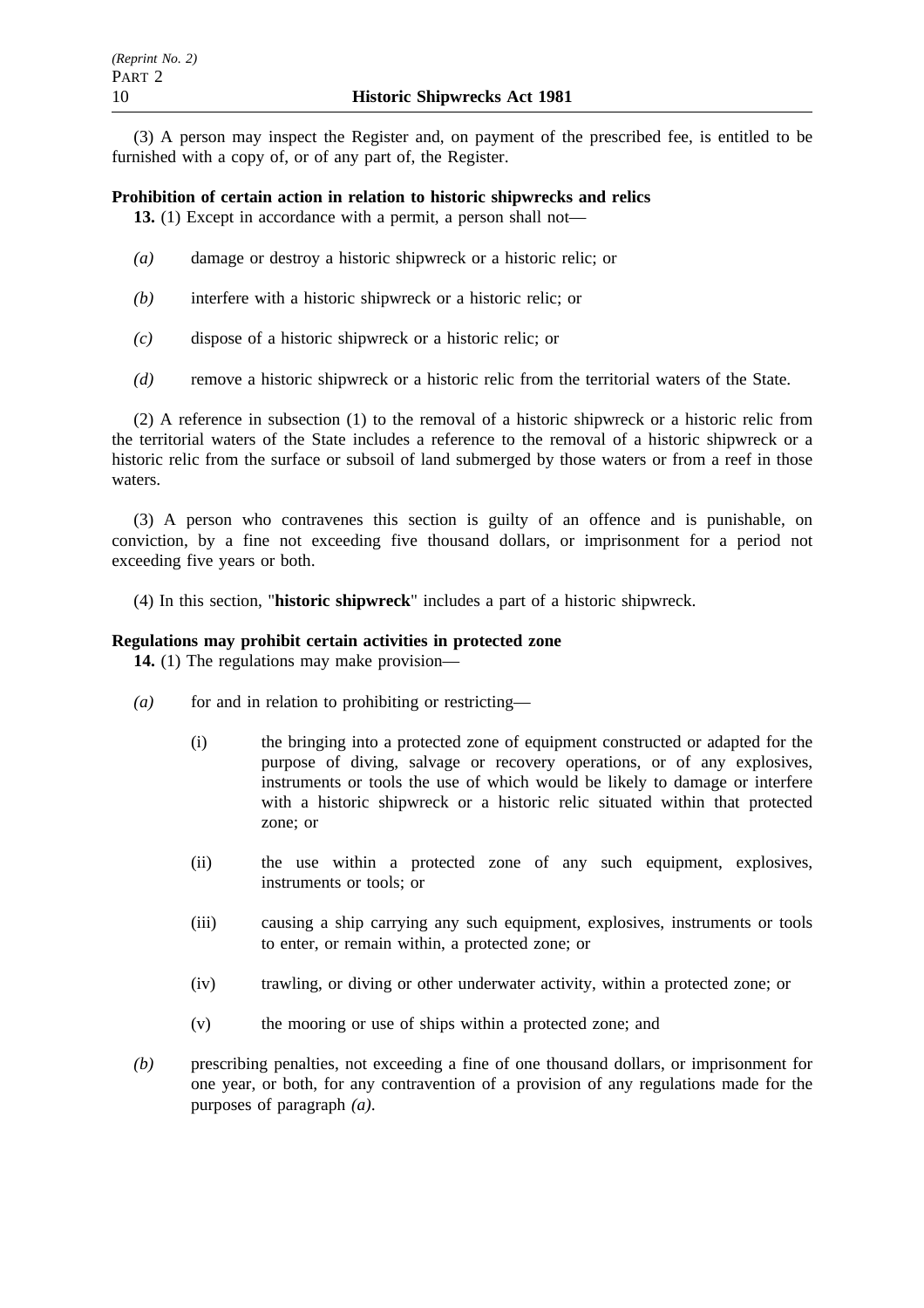(2) The provision that may be made by regulations made for the purposes of this section for or in relation to restricting the doing of an act includes a provision prohibiting the doing of that act except in accordance with a permit.

(3) Regulations made for the purposes of subsection (1)*(a)* may be of general application or may make different provision in relation to different protected zones.

(4) In this section, "**ship**" includes a hovercraft and any similar craft.

#### **Permits for exploration or recovery of shipwrecks and relics**

**15.** (1) The Minister may, in his discretion, upon application by a person, grant a permit to that person authorising that person and any other persons named or described in the permit to do an act or thing specified in the permit the doing of which would otherwise be prohibited by section 13 or by regulations made for the purposes of section 14.

(2) The Minister may, when granting a permit or at any time while a permit is in force, impose conditions in respect of the permit and may at any time revoke or vary any conditions so imposed.

(3) The conditions that may be imposed under subsection (2) in respect of a permit authorising the doing of an act or thing include but are not limited to—

- *(a)* a condition requiring the act or thing to be done in a specified manner; and
- *(b)* a condition requiring the act or thing to be done only in accordance with the directions of a person named or described in the permit as a person empowered to give such directions; and
- *(c)* a condition requiring any articles obtained by the doing of an act that is authorised by the permit to be done to be held in such custody or dealt with in such manner as is specified in the permit or as is specified in directions given by a person named or described in the permit as a person empowered to give such directions.

(4) A condition imposed in respect of a permit (other than a condition contained in a permit) or a revocation or variation of a condition so imposed takes effect when notice of the condition or of the revocation or variation is served on the person to whom the permit was granted.

(5) A person shall not contravene a condition imposed in respect of a permit that has been granted to him or is otherwise applicable to him.

Penalty: Two thousand dollars or imprisonment for two years, or both.

(6) The Minister may, at any time, by notice in writing to the person to whom a permit has been granted—

- *(a)* revoke the permit; or
- *(b)* suspend the permit; or
- *(c)* cancel the suspension of the permit.

(7) A suspension of a permit may be of indefinite duration or for a specified period.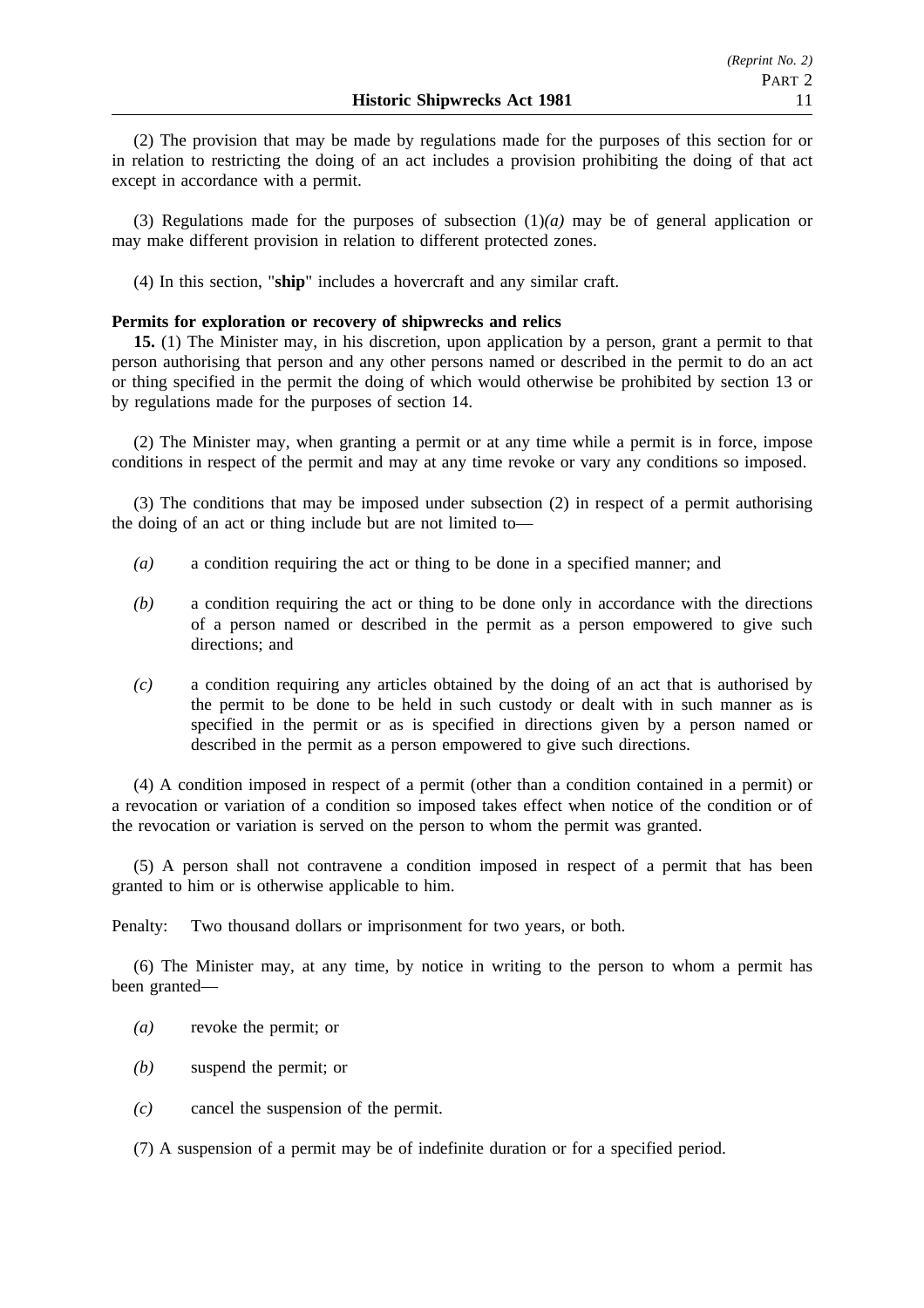## **Defences**

**16.** It is a defence to a prosecution of a person for an offence against section 13, for an offence against a regulation made for the purposes of section 14, or for an offence against section 15(5), if the act that constituted the offence was done for the purpose of—

- *(a)* saving human life; or
- *(b)* securing the safety of a ship (including a hovercraft or any similar craft) where the ship was endangered by stress of weather or by navigational hazards; or
- *(c)* dealing with an emergency involving a serious threat to the environment,

or was done with any other reasonable excuse.

### **Discovery of shipwrecks and relics to be notified**

**17.** (1) A person who finds, in a fixed position in territorial waters of the State, the remains of a ship or of a part of a ship, or an article associated with a ship, shall, as soon as practicable, give to the Minister a notice setting out a description of the remains or of the article and a description of the place where the remains are, or the article is, situated, being a description of that place that is sufficient to enable the remains or article to be located.

Penalty: One thousand dollars.

(2) It is a defence to a prosecution of a person for an offence against subsection (1) if the person proves, or proves that he had reasonable grounds for believing, that a notice setting out a description of the place where the remains are or the article is situated, being a description that is sufficient to enable the remains or article to be located, was given to the Minister by another person before it was practicable for the firstmentioned person to give such a notice.

(3) A person shall not in a notice purporting to be given to the Minister under subsection (1) make a statement that to his knowledge is false or misleading in a material particular.

Penalty: One thousand dollars.

#### **Rewards**

**18.** (1) The Minister may—

- *(a)* pay a reward not exceeding the prescribed amount to the person who first notifies the Minister in accordance with section 17 of the location of any remains or article—
	- (i) a description of the location of which, being a description sufficient to enable the remains or article to be located, had not previously been published in Australia; and
	- (ii) in respect of which a declaration has, since the notification was made, been made under section 5; and
- *(b)* offer and pay a reward not exceeding the prescribed amount to the person who first furnishes to the Minister a description of the location of a historic shipwreck, or of a historic relic or historic relics, specified in the offer, being a description sufficient to enable the historic shipwreck or historic relic or historic relics to be located; and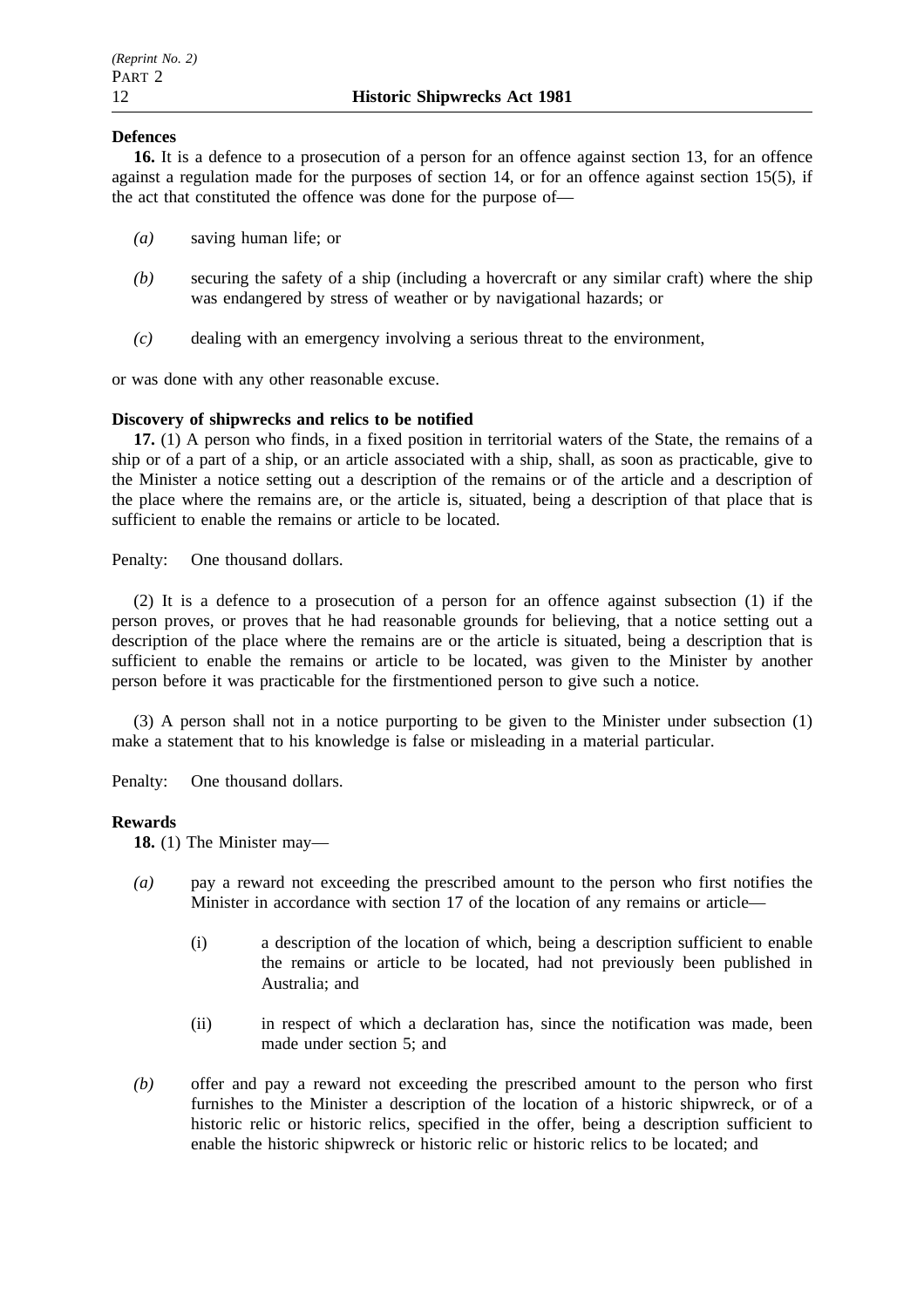*(c)* pay a reward not exceeding the prescribed amount to any person who furnishes information leading to the conviction of a person for an offence against this Act.

(2) Payments under subsection (1) shall be made out of moneys appropriated by the Parliament for the purpose.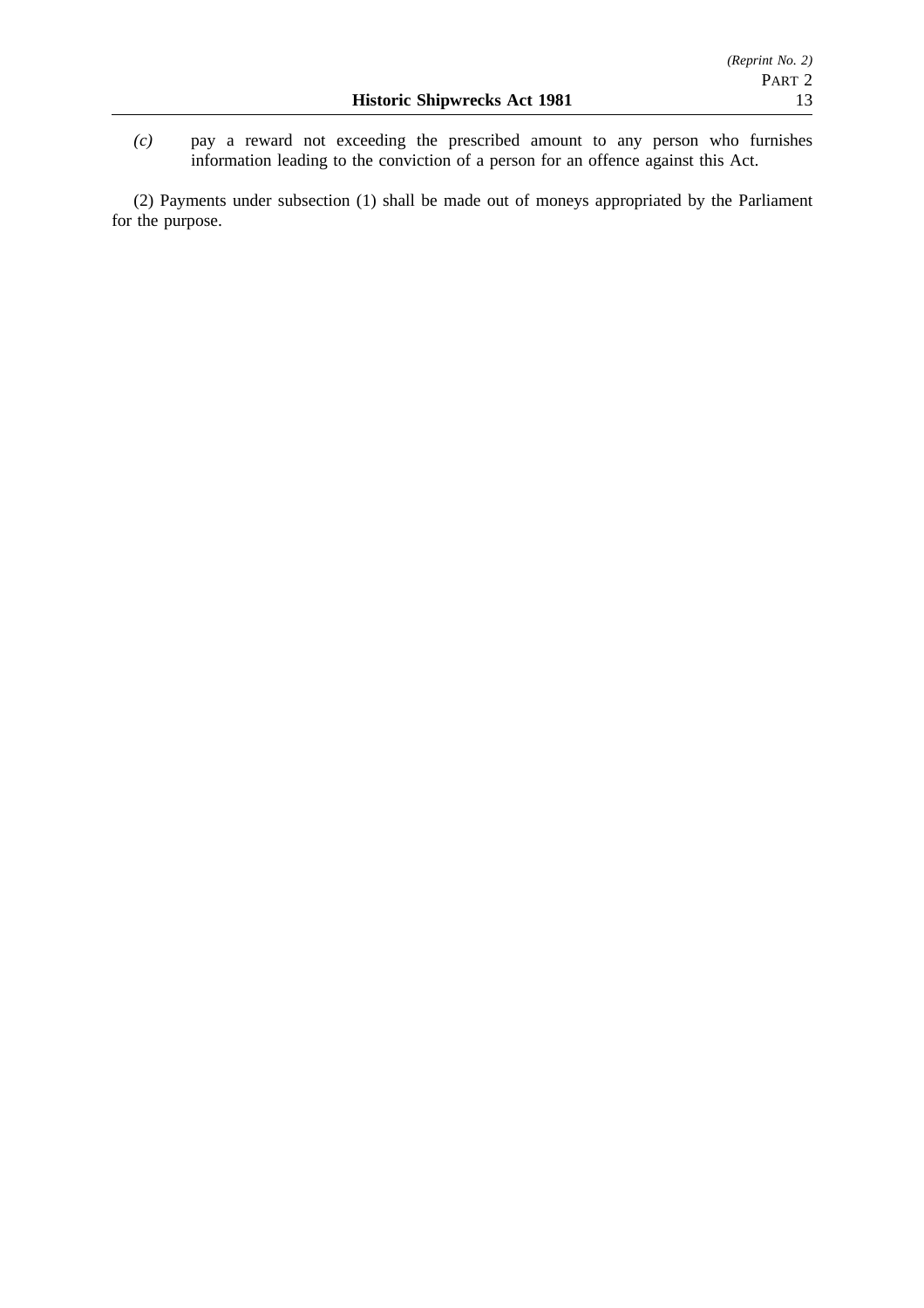## **PART 3 MISCELLANEOUS**

## **Arrangements for Commonwealth authorities to perform functions in relation to historic shipwrecks and relics**

**19.** The Governor may make arrangements with the Governor-General of the Commonwealth for the performance of functions by a competent authority of the Commonwealth in relation to the protection, recovery, preservation and exhibition of historic shipwrecks and historic relics.

## **Power of Minister to vest property in historic shipwrecks and relics in the Crown**

**20.** (1) Where the Minister is of the opinion that it is necessary to do so in order to protect the public interest, he may, by notice published in the *Gazette*, declare any historic shipwreck or historic relic to be vested in the Crown.

(2) Upon the publication of a notice under subsection (1), the ownership of the historic shipwreck or historic relic vests in the Crown free of any other interest.

(3) No notice may be published under subsection (1) in respect of a historic shipwreck or historic relic lawfully in the possession of a person at the commencement of this Act.

(4) A person who would, but for the publication of a notice under this section, have been entitled to a historic shipwreck or historic relic, or to any interest in a historic shipwreck or historic relic, may, within six months of the publication of the notice, claim compensation for his loss by action against the Crown in the Land and Valuation Court.

(5) Upon a claim under subsection (4), the Land and Valuation Court may award such compensation against the Crown as it considers just.

## **Appointment of inspectors**

**21.** (1) The Minister may, by writing signed by him, appoint a person to be an inspector for the purposes of this Act.

(2) The Minister shall cause to be issued to each inspector appointed under subsection (1) an identity card in accordance with the prescribed form containing a photograph of the inspector.

(3) A person who ceases to be an inspector appointed under subsection (1) shall forthwith return his identity card to the Minister.

Penalty: One hundred dollars.

#### **Powers of inspectors**

**22.** (1) Where an inspector has reasonable grounds for believing that it is necessary to do so for the purpose of ascertaining whether an offence against this Act has been or is being committed or that by doing so evidence in relation to the commission of such an offence may be obtained, the inspector may, with or without persons and equipment to assist him—

- *(a)* go on board a ship; and
- *(b)* require a person in charge of a ship to take steps to facilitate boarding; and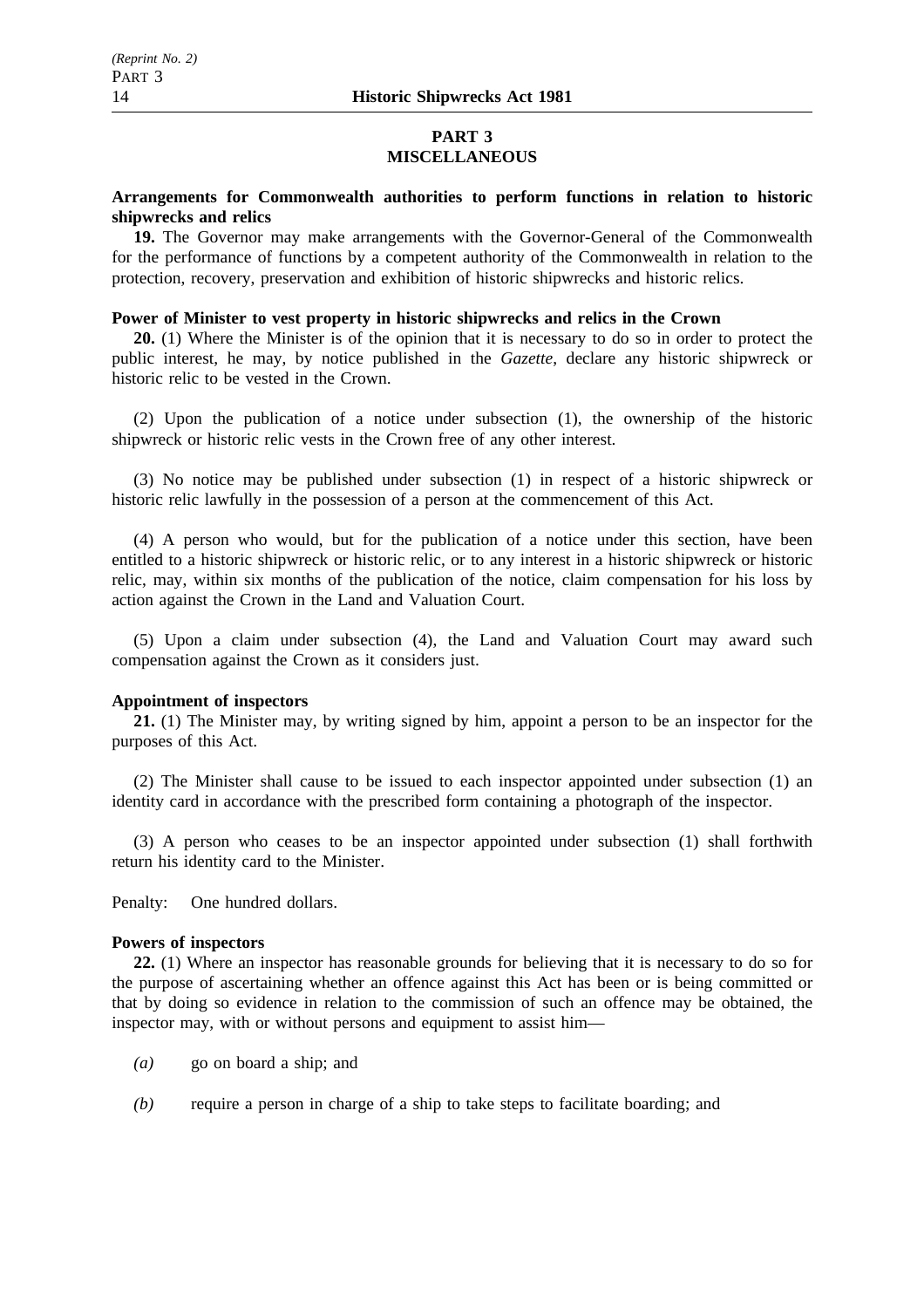- *(c)* open, or require a person to open, any cargo holds, compartments or containers on any ship boarded in accordance with paragraph *(a)* and inspect the contents of any such cargo holds, compartments or containers; and
- *(d)* require any person found in or on any ship boarded in accordance with paragraph *(a)* to produce any permit in force under this Act that is in his possession; and
- *(e)* require a person to answer questions.

(2) Where an inspector has reason to believe that a person has failed to comply with a notice given to the person under section  $11(1)$ , the inspector may make application to a Justice of the Peace for a warrant authorising the inspector, with or without persons and equipment to assist him, for the purpose of ascertaining whether the person has failed to comply with the notice—

- *(a)* to enter any specified land or premises; and
- *(b)* to search any land or premises so entered and to break open any cupboard, drawer, desk, box, package or other receptacle, whether a fixture or not, on the land or in the premises.

(3) If, on an application under subsection (2), the Justice of the Peace is satisfied by information on oath or affirmation that the issue of the warrant is reasonably required for the purposes of that subsection, the Justice of the Peace may grant a warrant accordingly.

(4) A warrant under subsection (3) shall specify a date after which the warrant ceases to have effect.

(5) A person shall not—

- *(a)* without reasonable excuse, fail to comply with a requirement made of him by an inspector in the exercise of a power under this section; or
- *(b)* in answer to a question that he is required to answer under this section, make a statement that is false or misleading in a material particular.

Penalty: One thousand dollars.

(6) It is a reasonable excuse for a person to fail to answer a question that he is required to answer under this section that the answer to the question may tend to incriminate him.

(7) A person who—

- *(a)* without reasonable excuse, hinders or obstructs an inspector in the exercise of a power under this section; or
- *(b)* assaults or threatens an inspector exercising a power under this section,

is guilty of an offence and is punishable, on conviction, by a fine not exceeding two thousand dollars, or imprisonment for a period not exceeding two years, or both.

(8) In this section, "**ship**" includes a hovercraft and any similar craft.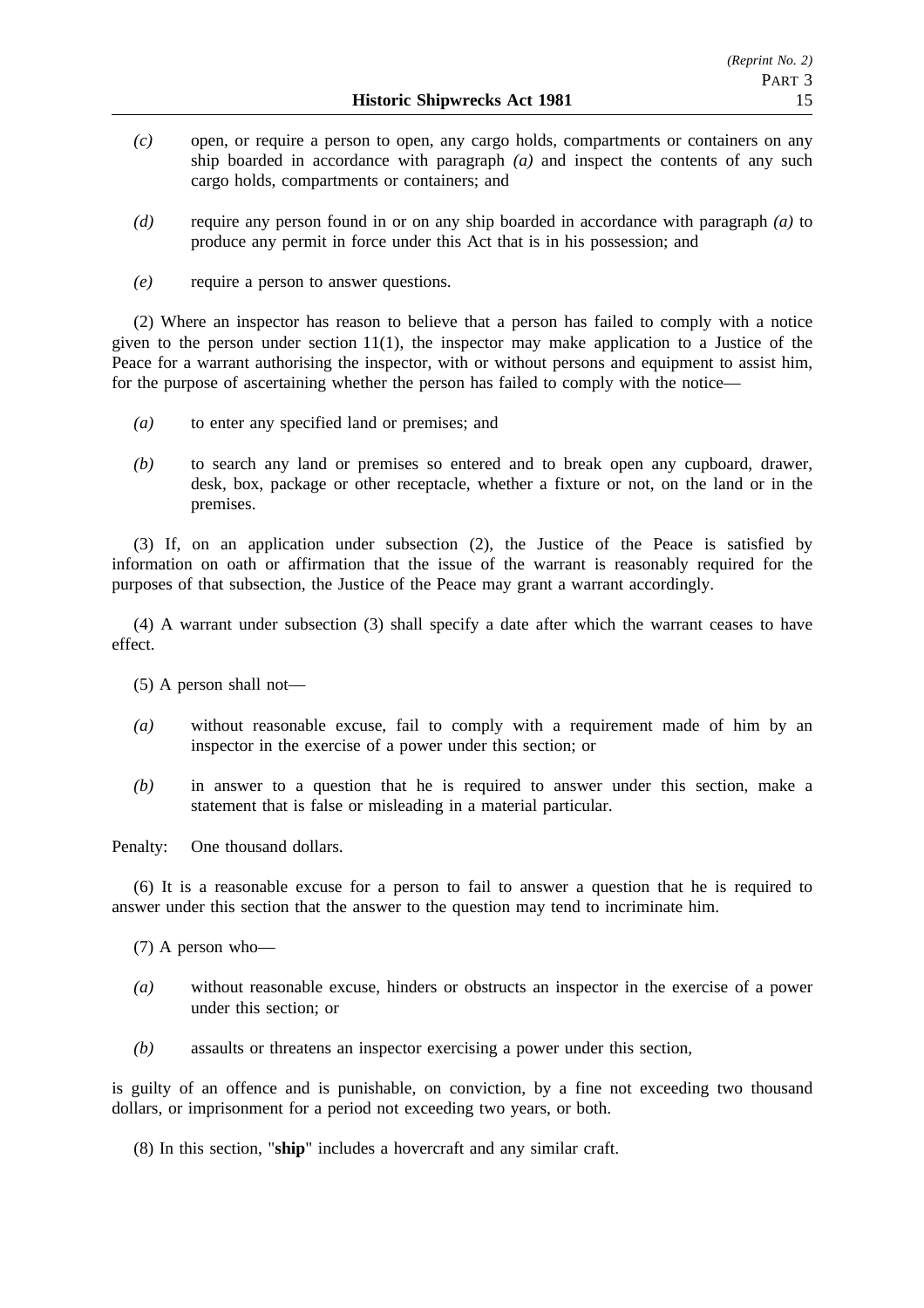#### **Arrest without warrant**

**23.** (1) An inspector may, without warrant, arrest a person if the inspector reasonably believes—

- *(a)* that the person has committed an offence against section 13 or against regulations made for the purposes of section 14; and
- *(b)* that proceedings against the person by summons would not be effective.

(2) Where an inspector (other than a member of a police force who is in uniform) arrests a person under subsection (1), the inspector shall—

- *(a)* in the case of an inspector who is a member of a police force—produce, for inspection by the person arrested, written evidence of the fact that the inspector is a member of a police force; or
- *(b)* in any other case—produce his identity card for inspection by the person arrested.

(3) Where a person is arrested under subsection (1), an inspector shall forthwith bring the person, or cause him to be brought, before a Justice of the Peace or other proper authority to be dealt with in accordance with law.

(4) Nothing in this section prevents the arrest of a person in accordance with any other law.

#### **Seizure and forfeiture**

**24.** (1) An inspector may seize any ship, equipment or article that he reasonably believes to have been used or otherwise involved in the commission of an offence against this Act and may retain the ship, equipment or article until the expiration of a period of 60 days after the seizure or, if a prosecution for an offence against this Act in the commission of which the ship, equipment or article may have been used or otherwise involved is instituted within that period, until the prosecution is terminated.

(2) The Minister may authorise any ship, equipment or article seized under subsection (1) to be released to its owner, or to the person from whose possession it was seized, either unconditionally or on such conditions as the Minister thinks fit, including conditions as to the giving of security for payment of its value if it is forfeited.

(3) Where a court convicts a person of an offence against this Act, the court may order the forfeiture to the Crown of any ship, equipment or article used or otherwise involved in the commission of the offence.

(4) Any ship, equipment or article forfeited under this section may be sold or otherwise dealt with as the Minister thinks fit.

(5) A reference in this section to an article involved in the commission of an offence includes a reference to any historic shipwreck, or part of a historic shipwreck or any historic relic, to which the offence relates.

(6) In this section, "**ship**" includes a hovercraft and any similar craft.

#### **Prosecution of offences**

**25.** (1) Subject to subsection (2), proceedings for an offence against this Act shall be disposed of summarily.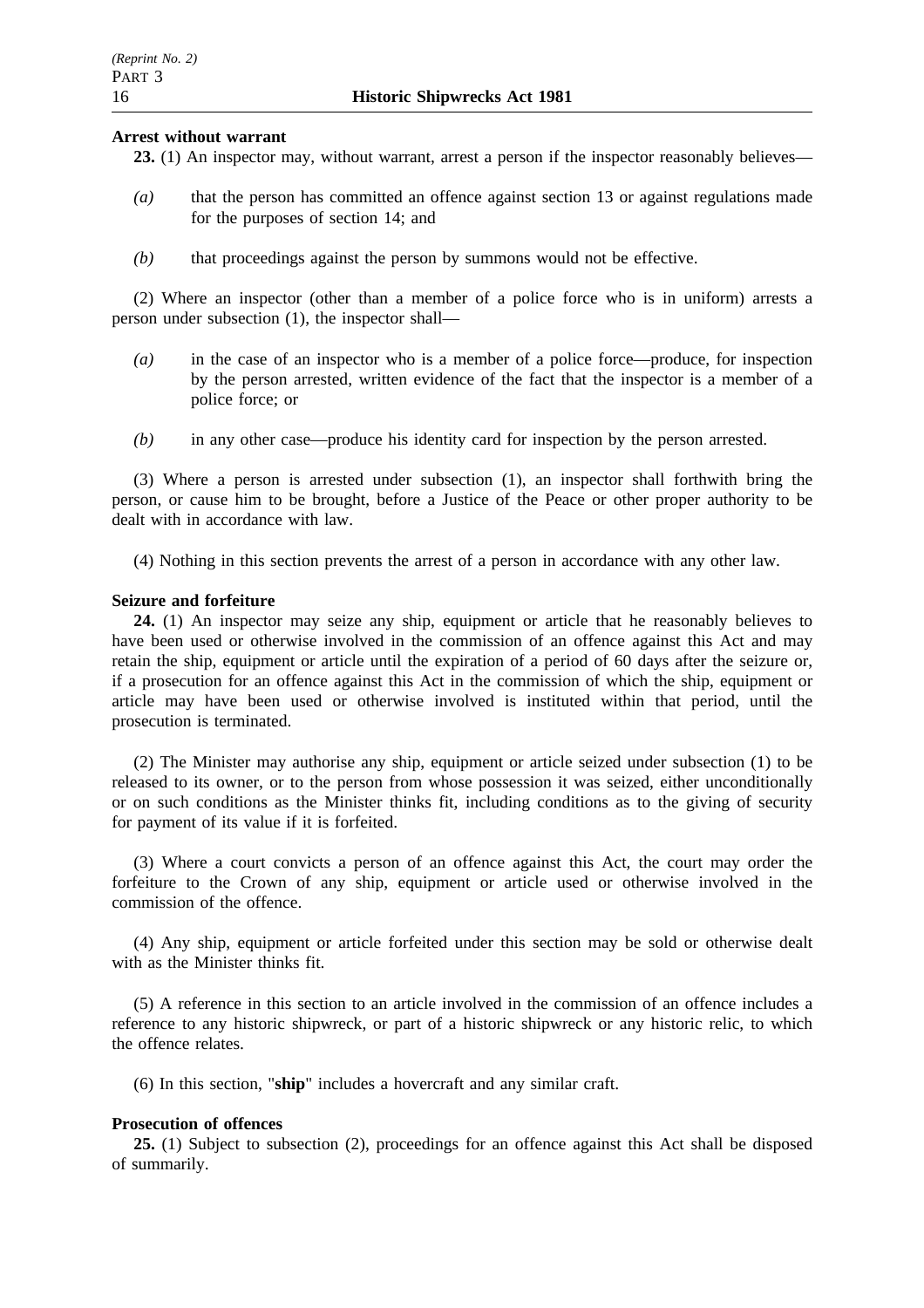(2) An offence against this Act that is punishable by imprisonment is a minor indictable offence and proceedings in respect of such an offence shall be disposed of accordingly.

### **Certificate by Minister to be evidence**

26. (1) In any proceedings for an offence against this Act, a certificate by the Minister stating that a place specified in the certificate is a place—

- *(a)* in territorial waters of the State; or
- *(b)* in a specified protected zone,

is proof, in the absence of proof to the contrary, of the matters stated in the certificate.

(2) An apparently genuine document purporting to be a certificate of the Minister under this section shall, in the absence of proof that it is not such a certificate, be accepted as such in any proceedings for an offence against this Act.

#### **Delegation**

**27.** (1) The Minister may, either generally or as otherwise provided by the instrument of delegation, by writing signed by him, delegate to a person any of his powers under this Act.

(2) A power so delegated, when exercised by the delegate, shall, for the purposes of this Act, be deemed to have been exercised by the Minister.

(3) A delegation under this section does not prevent the exercise of a power by the Minister.

#### **Notices**

**28.** (1) Without prejudice to any other method of service permitted by law, a notice to a person by the Minister under this Act may be served on the person by being sent by post to the person at the address of the person last known by the Minister.

(2) A notice to the Minister under this Act may be given as prescribed.

(3) A notice by the Minister that has been published in the *Gazette* in pursuance of this Act may be amended or revoked by the Minister by a further notice published in the *Gazette*.

#### **Regulations**

**29.** The Governor may make such regulations as are contemplated by this Act, or as are necessary or expedient for the purposes of this Act.